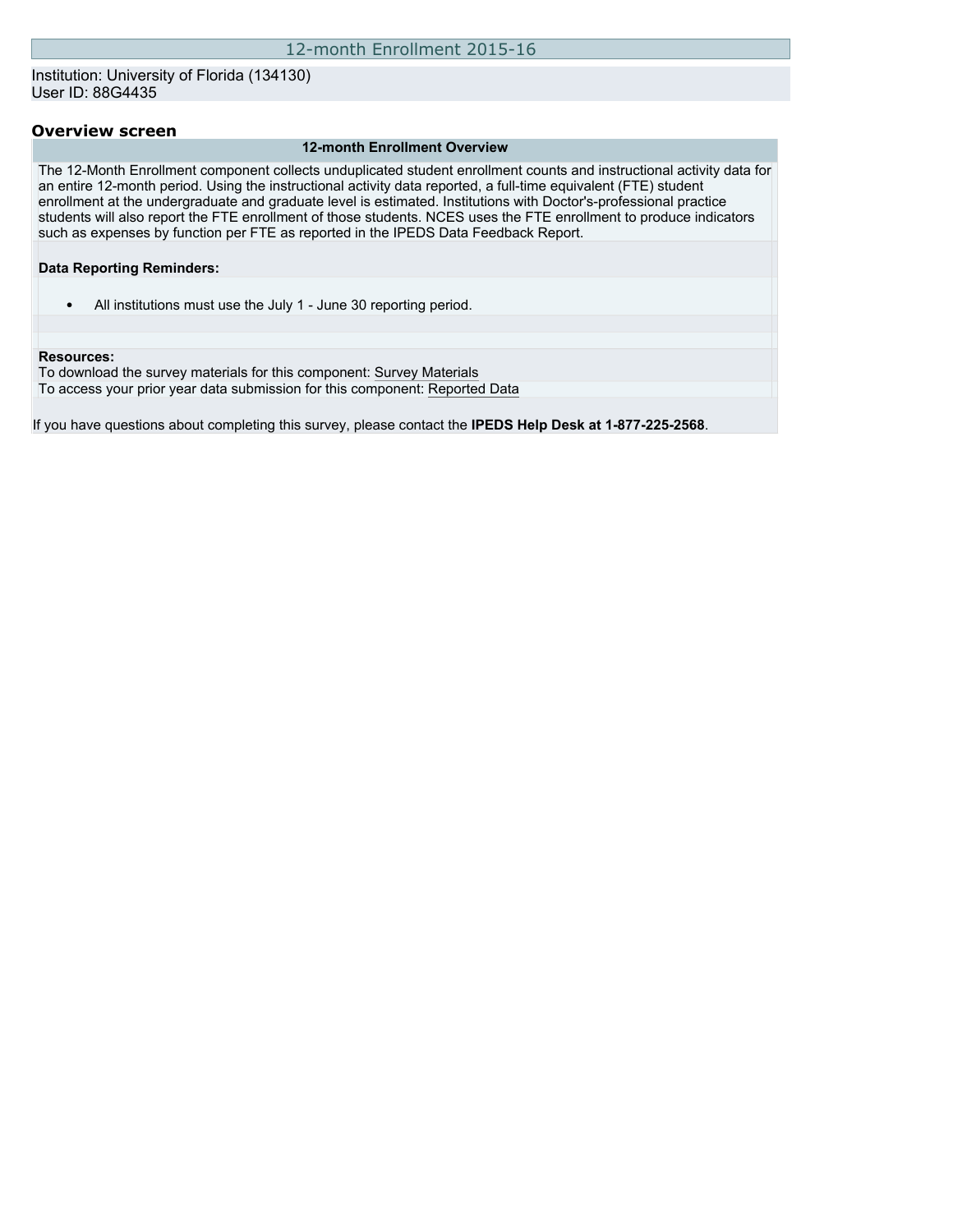## **Undergraduate Instructional Activity Type**

**Undergraduate instructional activity data in Part B may be reported in units of contact hours or credit hours.**

**Which instructional activity units will you use to report undergraduate instructional activity?**

**Please note that any graduate level instructional activity must be reported in credit hours.**

- **O** Contact hours
- **O** Credit hours

O Both contact and credit hours (some undergraduate programs measured in contact hours and some measured in credit hours)

**You may use the space below to provide context for the data you've reported above.**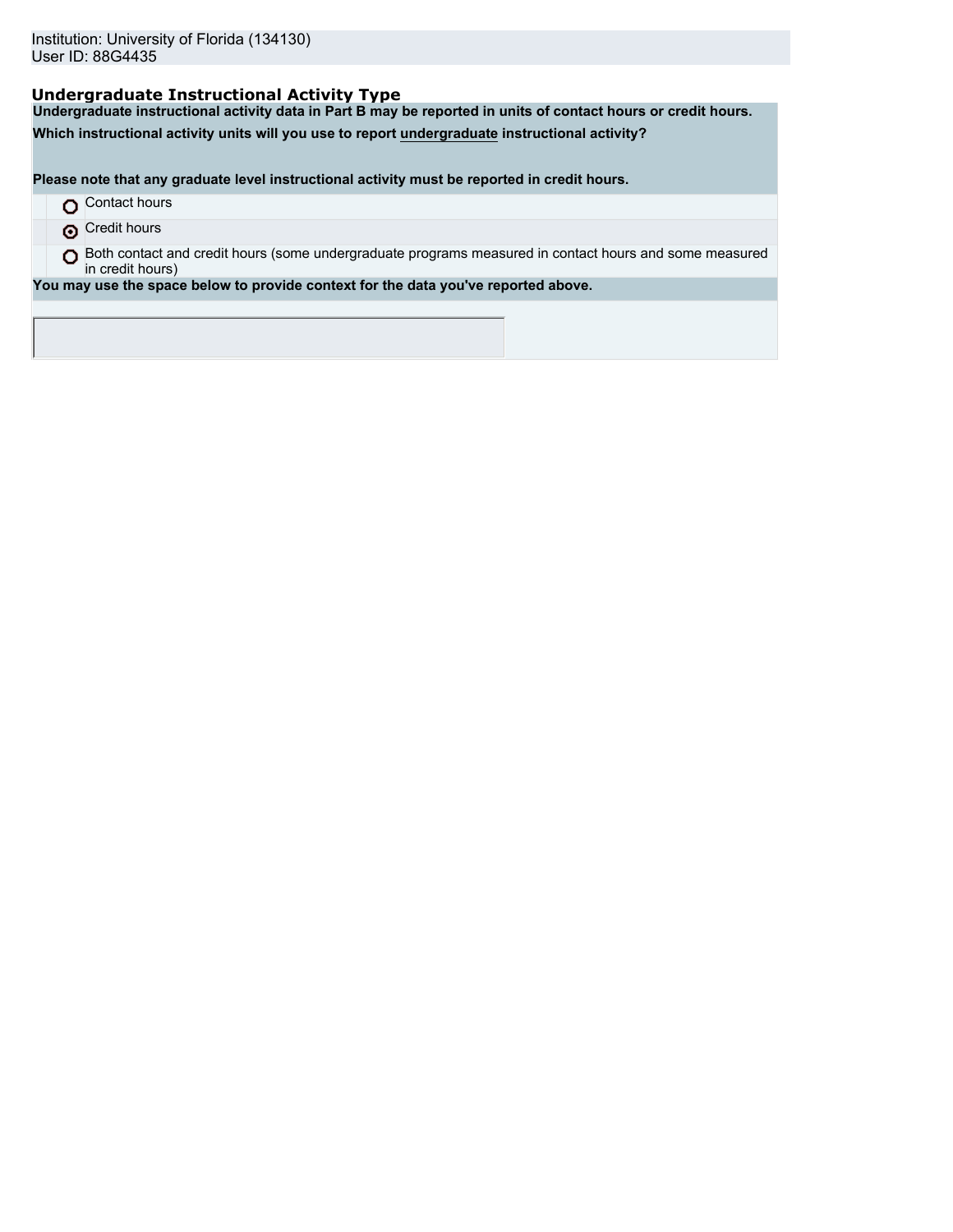## **Part A - Unduplicated Count**

## **12-month Unduplicated Count by Race/Ethnicity and Gender**

```
July 1, 2014 - June 30, 2015
```
**Reporting Reminders:**

•**Report Hispanic/Latino individuals of any race as Hispanic/Latino**

•**Report race for non-Hispanic/Latino individuals only**

•**Even though Teacher Preparation certificate programs may require a bachelor's degree for admission, they are**

**considered subbaccalaureate undergraduate programs, and students in these programs are undergraduate students.**

## **Graduate Student Reporting Reminder:**

•**Report all postbaccalaureate degree and certificate students as graduate students, including any doctor's-professional practice students (formerly first-professional)**

| <b>Men</b>                                |                        |                      |
|-------------------------------------------|------------------------|----------------------|
| Students enrolled for credit              | Undergraduate students | Graduate<br>students |
| Nonresident alien                         | 368                    | 2,551                |
| Hispanic/Latino                           | 3,108                  | 841                  |
| American Indian or Alaska Native          | 48                     | 33                   |
| Asian                                     | 1,325                  | 482                  |
| <b>Black or African American</b>          | 928                    | 423                  |
| Native Hawaiian or Other Pacific Islander | 79                     | 17                   |
| White                                     | 9,490                  | 4,543                |
| Two or more races                         | 420                    | 79                   |
| Race and ethnicity unknown                | 504                    | 437                  |
| <b>Total men</b>                          | 16,270                 | 9,406                |
| Total men prior year                      | 16,697                 | 9,562                |

| <b>Women</b>                                                                                                                                  |                        |                      |
|-----------------------------------------------------------------------------------------------------------------------------------------------|------------------------|----------------------|
| Students enrolled for credit                                                                                                                  | Undergraduate students | Graduate<br>students |
| Nonresident alien                                                                                                                             | 346                    | 1,820                |
| Hispanic/Latino                                                                                                                               | 4,076                  | 1,084                |
| American Indian or Alaska Native                                                                                                              | 42                     | 34                   |
| Asian                                                                                                                                         | 1,425                  | 684                  |
| <b>Black or African American</b>                                                                                                              | 1,601                  | 770                  |
| Native Hawaiian or Other Pacific Islander                                                                                                     | 149                    | 31                   |
| White                                                                                                                                         | 10,964                 | 5,767                |
| Two or more races                                                                                                                             | 594                    | 138                  |
| Race and ethnicity unknown                                                                                                                    | 578                    | 387                  |
| <b>Total women</b>                                                                                                                            | 19,775                 | 10,715               |
| Total women prior year                                                                                                                        | 20,034                 | 10,710               |
| <b>Grand total (2014-15)</b>                                                                                                                  | 36,045                 | 20,121               |
| Prior year data:                                                                                                                              |                        |                      |
| Unduplicated headcount (2013-14)                                                                                                              | 36,731                 | 20,272               |
| Ø<br>Total enrollment Fall 2014<br>NOTE: Grand total (2014-15) calculated above is expected to be greater than<br>Total enrollment Fall 2014. | 32,829                 | 16,630               |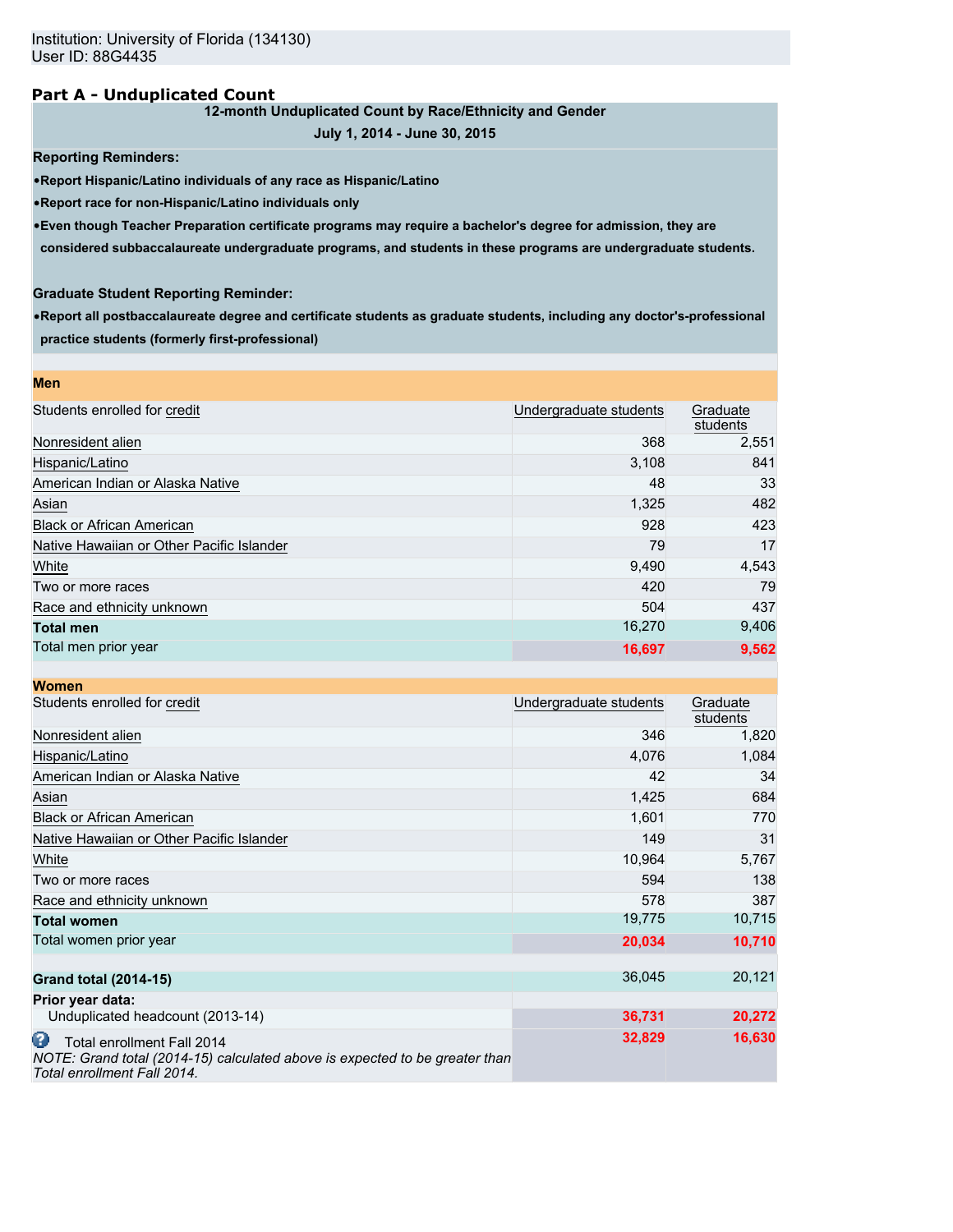# **Part B - Instructional Activity**

**12-month Instructional Activity July 1, 2014 - June 30, 2015**

**Instructional Activity Reporting Reminder:**

•**Instructional activity is used to calculate an IPEDS FTE based on the institution's reported calendar system.**

•**Graduate credit hour activity should not include any doctor's–professional practice activity, the total of those students'**

**FTE is entered separately instead.**

**FTE Reporting Reminder:**

•**Institutions need not report their own calculations of undergraduate or graduate FTE unless IPEDS FTE calculations would be misleading for comparison purposes among all IPEDS reporting institutions.**

|                                                                                                                                                                                                                                                                                                                                                                        |                           |                                     | 2014-15 total<br>activity |         | Prior year<br>data        |  |
|------------------------------------------------------------------------------------------------------------------------------------------------------------------------------------------------------------------------------------------------------------------------------------------------------------------------------------------------------------------------|---------------------------|-------------------------------------|---------------------------|---------|---------------------------|--|
| <b>Instructional Activity</b>                                                                                                                                                                                                                                                                                                                                          |                           |                                     |                           |         |                           |  |
| Undergraduate level:                                                                                                                                                                                                                                                                                                                                                   |                           |                                     |                           |         |                           |  |
| Credit hour activity                                                                                                                                                                                                                                                                                                                                                   |                           |                                     |                           | 956,157 | 975,034                   |  |
| <b>Graduate level:</b>                                                                                                                                                                                                                                                                                                                                                 |                           |                                     |                           |         |                           |  |
| Credit hour activity<br>(Do not include doctor's-professional practice instructional activity here; the total FTE of<br>those students should be entered separately below)                                                                                                                                                                                             |                           |                                     |                           | 259,814 | 261,082                   |  |
| <b>Full-Time Equivalent (FTE) of Students</b>                                                                                                                                                                                                                                                                                                                          |                           |                                     |                           |         |                           |  |
| Doctor's-professional practice level:                                                                                                                                                                                                                                                                                                                                  |                           |                                     |                           |         |                           |  |
| Doctor's-professional practice FTE student estimate                                                                                                                                                                                                                                                                                                                    |                           |                                     |                           | 4,002   | 4,104                     |  |
| Calendar system (as reported on the prior year IC Header survey component):                                                                                                                                                                                                                                                                                            |                           |                                     |                           |         | <b>Semester</b>           |  |
| If the IPEDS calculated FTE estimates below are not reasonable, AND you have reported the correct instructional<br>activity hours above, enter your best FTE estimate in the "Institution reported FTE" column below and save the page.<br>This option should be used ONLY if the calculated estimate is not reasonable for your institution and IPEDS<br>comparisons. |                           |                                     |                           |         |                           |  |
|                                                                                                                                                                                                                                                                                                                                                                        |                           |                                     |                           |         |                           |  |
| Please provide your best estimate of undergraduate and graduate FTE for the 12-month reporting period only if the<br>calculated FTE estimate below is not reasonable for IPEDS comparison purposes:                                                                                                                                                                    |                           |                                     |                           |         |                           |  |
|                                                                                                                                                                                                                                                                                                                                                                        | Calculated FTE<br>2014-15 | Institution reported<br>FTE 2014-15 |                           |         | Prior year FTE<br>2013-14 |  |
| Undergraduate student FTE                                                                                                                                                                                                                                                                                                                                              | 31,872                    |                                     | 31,872                    |         | 32,501                    |  |
| Graduate student FTE<br>(excluding doctor's-professional practice student FTE)                                                                                                                                                                                                                                                                                         | 10,826                    |                                     | 10,826                    |         | 10,878                    |  |
| Doctor's-professional practice student FTE                                                                                                                                                                                                                                                                                                                             |                           |                                     | 4,002                     |         | 4,104                     |  |
| Total FTE student enrollment                                                                                                                                                                                                                                                                                                                                           |                           |                                     | 46,700                    |         | 47.483                    |  |
|                                                                                                                                                                                                                                                                                                                                                                        |                           |                                     |                           |         |                           |  |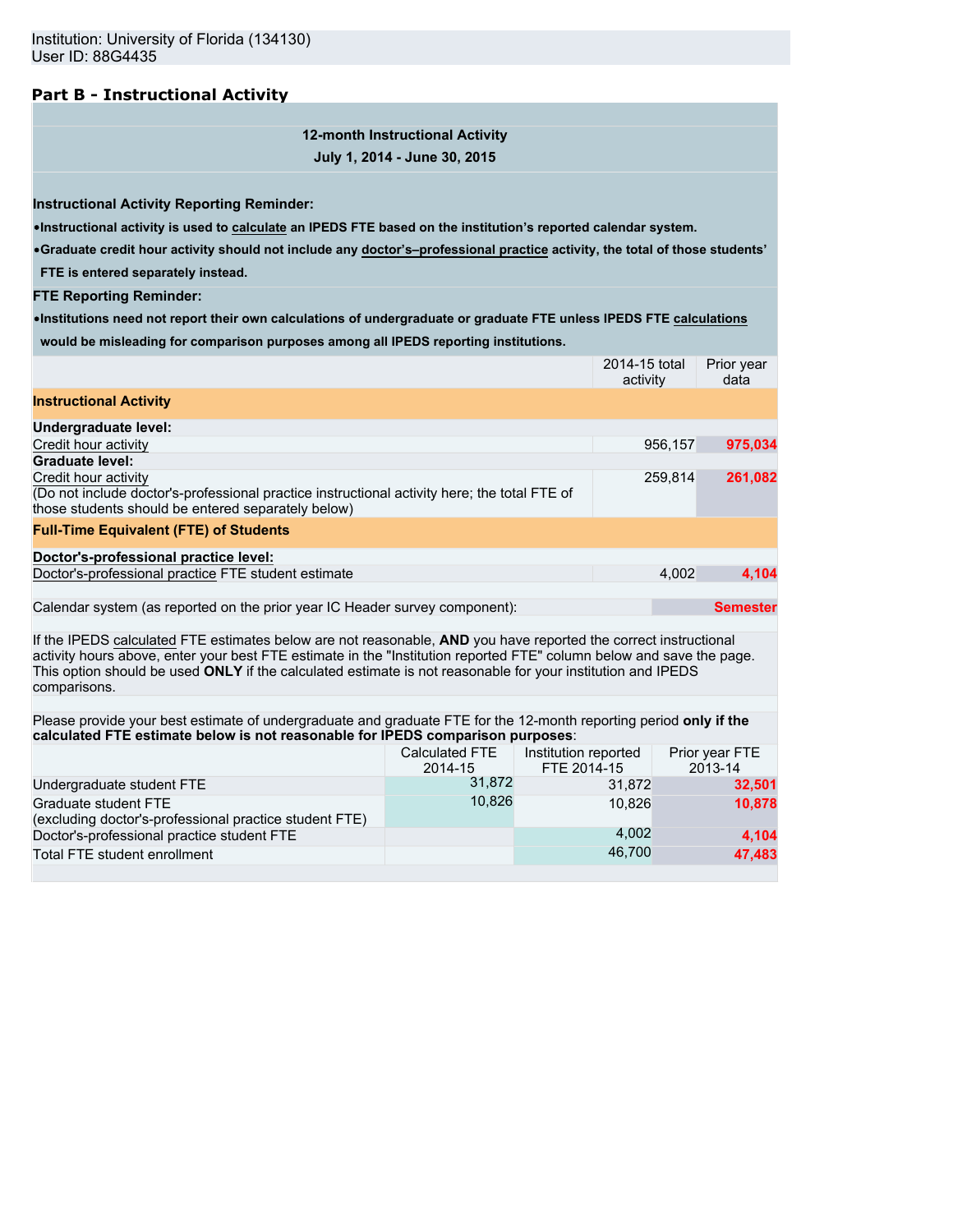### **Summary screen**

## **12-Month Enrollment Component Summary**

IPEDS collects important information regarding your institution. All data reported in IPEDS survey components become available in the IPEDS Data Center and appear as aggregated data in various Department of Education reports. Additionally, some of the reported data appears specifically for your institution through the College Navigator website and is included in your institution's Data Feedback Report (DFR). The purpose of this summary is to provide you an opportunity to view some of the data that, when accepted through the IPEDS quality control process, will appear on the College Navigator website and/or your DFR. College Navigator is updated approximately three months after the data collection period closes and Data Feedback Reports will be available through the [Data Center](http://nces.ed.gov/ipeds/datacenter/) and sent to your institution's CEO in November 2016.

Please review your data for accuracy. If you have questions about the data displayed below after reviewing the data reported on the survey screens, please contact the IPEDS Help Desk at: 1-877-225-2568 or ipedshelp@rti.org.

|                                                              | 12-Month Unduplicated Headcount and Full-Time Equivalent Students |        |
|--------------------------------------------------------------|-------------------------------------------------------------------|--------|
| Total 12-month unduplicated headcount                        |                                                                   | 56,166 |
|                                                              | Undergraduate student unduplicated headcount                      | 36,045 |
|                                                              | Graduate student unduplicated headcount                           | 20,121 |
|                                                              |                                                                   |        |
| Total 12-month full-time equivalent (FTE) student enrollment |                                                                   | 46,700 |
|                                                              | Undergraduate student FTE                                         | 31,872 |
|                                                              | Graduate student FTE                                              | 10,826 |
|                                                              | Doctor's-professional practice FTE                                | 4,002  |